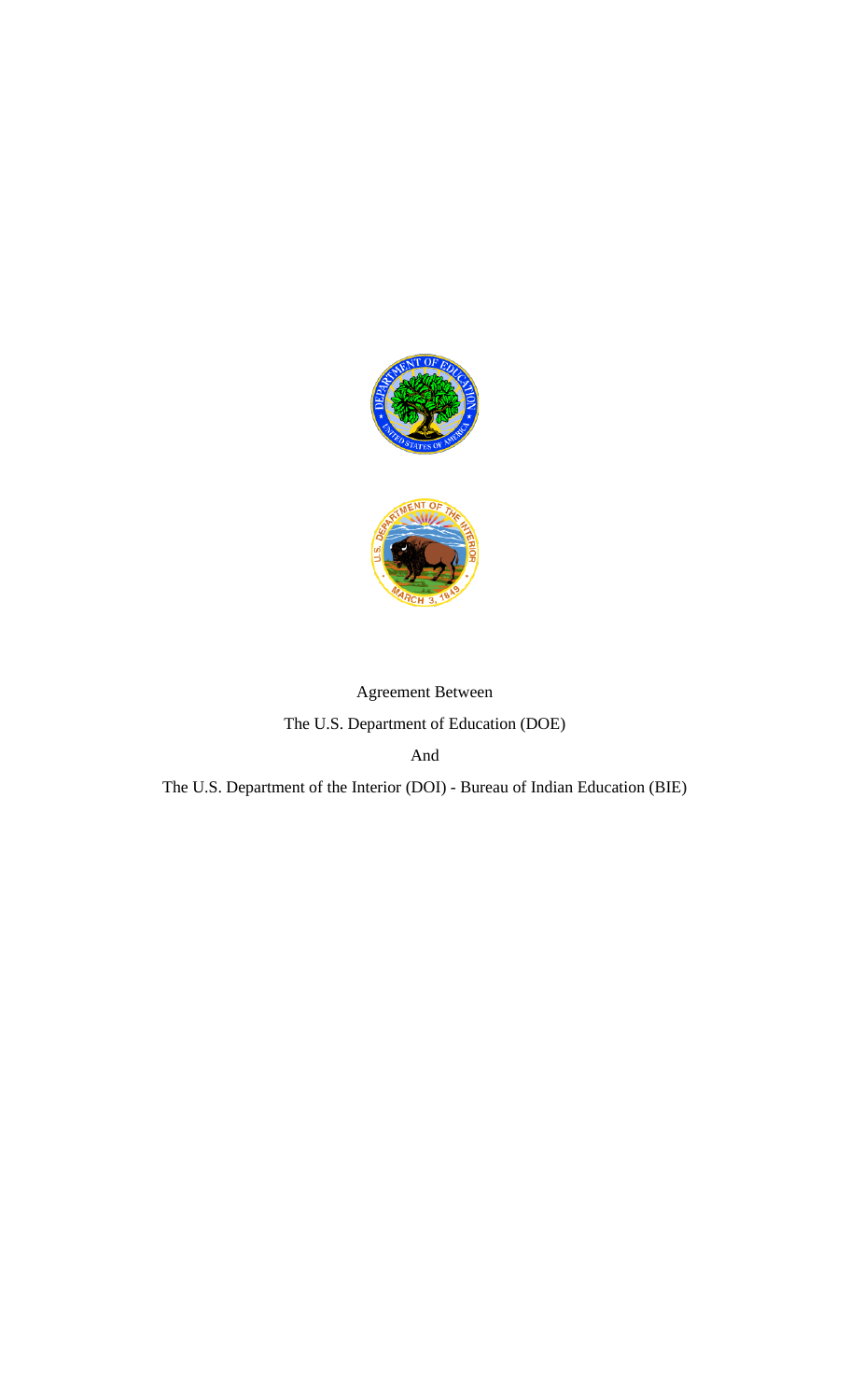# **PROGRAM BACKGROUND INFORMATION**

#### **Purpose**

Under the Education Stabilization Fund (ESF) established by the Coronavirus Aid, Relief, and Economic Security Act (CARES Act), Public Law 116-136, the U.S. Department of Education (Department) is to allocate funds to the Secretary of Interior for programs operated or funded by the Bureau of Indian Education (BIE) to prevent, prepare for, and respond to the Novel Coronavirus Disease 2019 (COVID-19). Specifically, from the amount made available under the ESF, the Secretary of Education must allocate "one-half of 1 percent for the Secretary of Interior in consultation with the Secretary of Education, for programs operated or funded by the Bureau of Indian Education." Section  $18001(a)(2)$  of the CARES Act. For purposes of this Agreement, this allocation will be referred to as the ESF-BIE Fund.

#### **Funding**

#### BIE's allotment under the ESF set-aside is \$153,750,000.

#### **Timeline**

BIE is encouraged to and will make every effort to distribute funds within 90 days of transfer of ESF-BIE funds from ED.

#### **Uses of Funds**

- 1. BIE must disburse no less than 90 percent of the ESF-BIE Fund to BIE funded schools. For purposes of this document the term "schools" can include BIE-funded K-12 schools<sup>1</sup>, early childhood programs, and/or Tribal colleges and universities  $(TCUs)^2$ , as determined by BIE.
- 2. BIE may use the remaining funds for emergency needs, as determined by BIE, to address issues responding to COVID-19. These emergency needs may be addressed through the use of grants or contracts. They could include, for example:
	- a. Support any education-related entity that BIE deems essential for carrying out emergency educational services to students, the provision of childcare and early childhood education, social and emotional support, and the protection of educationrelated jobs.
	- b. BIE system-wide support for all of its elementary and secondary schools in response to COVID-19, such as software and remote learning tools.
- 3. With the funds not awarded, BIE may reserve up to an amount equal to  $\frac{1}{2}$  of 1 percent of the total allocation for administrative costs.
- 4. BIE-funded K-12 schools may use the funds for any purposes listed in the Elementary and Secondary School Education Relief Fund (ESSER) section 18003(d).
- 5. TCUs may use the funds for any purposes listed in the Higher Education Emergency Relief Fund (HEERF) section 18004(c). However, for purposes of this transfer of funds TCUs would not be required to use no less than 50 percent of such funds to provide emergency financial aid grants to students for expenses related to the disruption of campus operations due to coronavirus (including eligible expenses under a student's cost of attendance, such as food, housing, course materials, technology, health care, and child care).

<sup>&</sup>lt;sup>1</sup> The term "BIE funded K-12 schools" includes BIE operated K-12 schools, K-12 schools operated pursuant to a grant under the Tribally Controlled Schools Act of 1988 (25 U.S.C. § 2501 et seq.), and K-12 schools operated pursuant to a contract under the Indian Self-Determination and Education Assistance Act (25 U.S.C. § 5301 et seq.). <sup>2</sup> The term "Tribal colleges and universities" includes the BIE operated post-secondary schools, and the tribal colleges and universities and tribal technical colleges funded by the BIE pursuant to the Tribally Controlled Colleges and Universities Assistance Act (25 U.S.C. 1801 et seq.) or the Navajo Community College Assistance Act of 1978 (25 U.S.C. 640a note).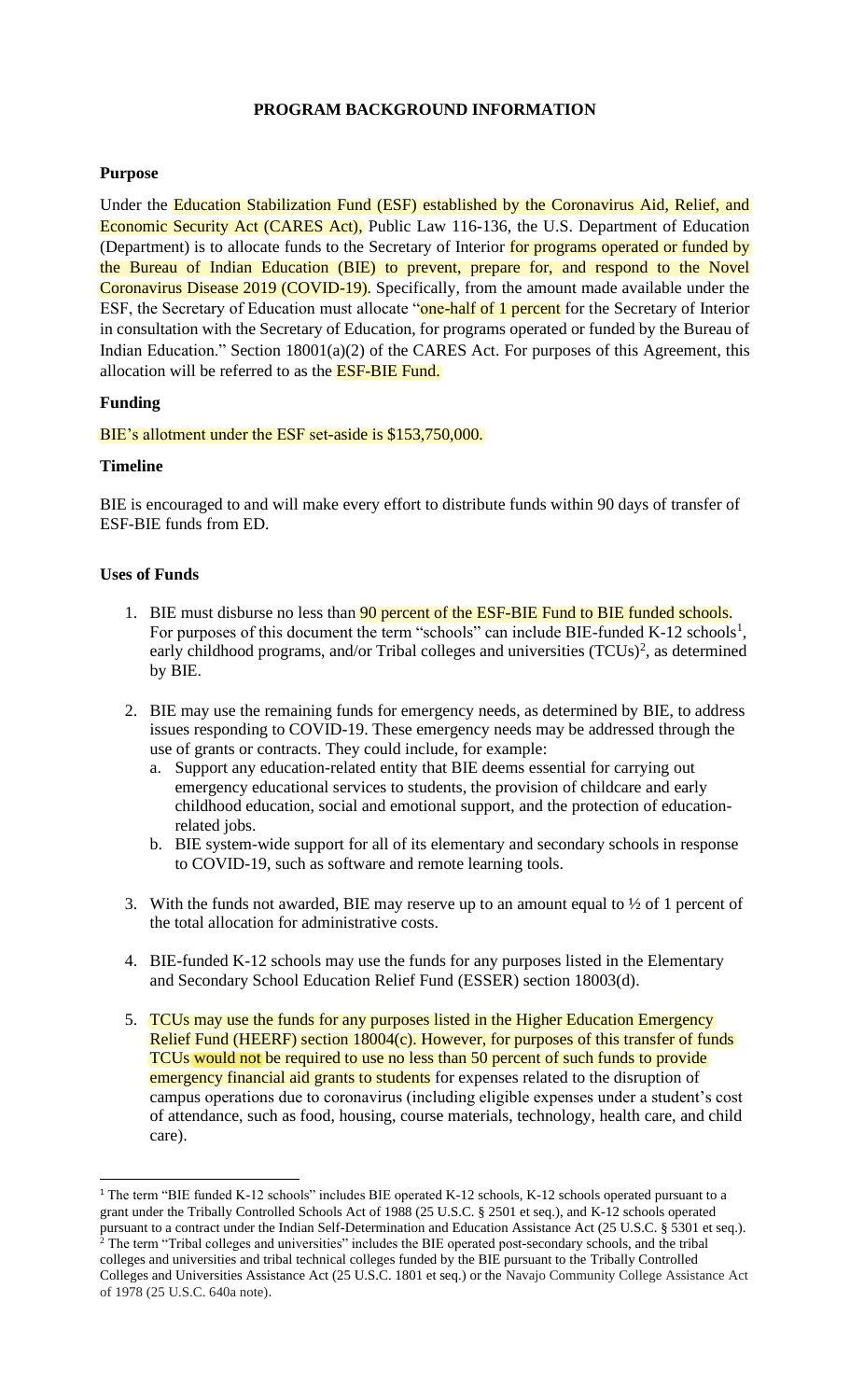# **Communication and Reporting**

BIE and ED will agree to a schedule of meetings for the two agencies to discuss BIE's progress on using ESF CARES Act funds to improve services to students and for ED to provide technical assistance, as needed. In addition, in recognition of the mutual interests of ED and BIE, BIE agrees to submit a first quarter report that includes: a copy of the budget including activities being funded with the amounts reserved under Use of Funds in #2 above; internal controls plan including the plan for monitoring all BIE funded schools' and TCU's Use of Funds in #4 and #5; and information on allocations to BIE-funded schools and other BIE-funded programs. BIE further agrees to submit a third quarter report that includes any updates to the first quarter report. By December  $31<sup>st</sup>$ ,  $2021$ , BIE will provide a final report describing what activities funds supported and the results of these activities.

In addition, BIE will fulfill the reporting obligations in 15011(b)(1) of the CARES Act and provide ED a copy of such reports.

#### **Dispute Resolution**

In the event that disputes over the terms and conditions of this Agreement (or adherence thereto) arise among the Department and BIE (Parties), the Parties agree to first seek to resolve the dispute collaboratively. In the event that collaborative resolution is not successful, the Parties will seek mediation of any such dispute through the Office of Management and Budget (OMB) under OMB's general authorities regarding program oversight, management, coordination, and performance consistent with 31 U.S.C. §§ 503(b)-(c). In the alternative, or if the Parties continue to disagree or OMB declines to mediate, the Parties agree to resolve any such dispute by submitting the dispute to the Attorney General of the United States Department of Justice for resolution prior to proceeding to seek resolution of the dispute in any court consistent with Executive Order 12146, section 1-401-1-402.

# **APPENDICES**

Appendix A – Authorizing Statute

Agency Approvals

 $\frac{|S|}{|S|}$ 

Frank T. Brogan Assistant Secretary for Elementary and Secondary Education U.S. Department of Education

Date: Thursday, June 11, 2020

 $\frac{|s|}{\sqrt{2}}$ 

Tara Sweeney Assistant Secretary – Indian Affairs U.S. Department of the Interior Date: Friday, June 12, 2020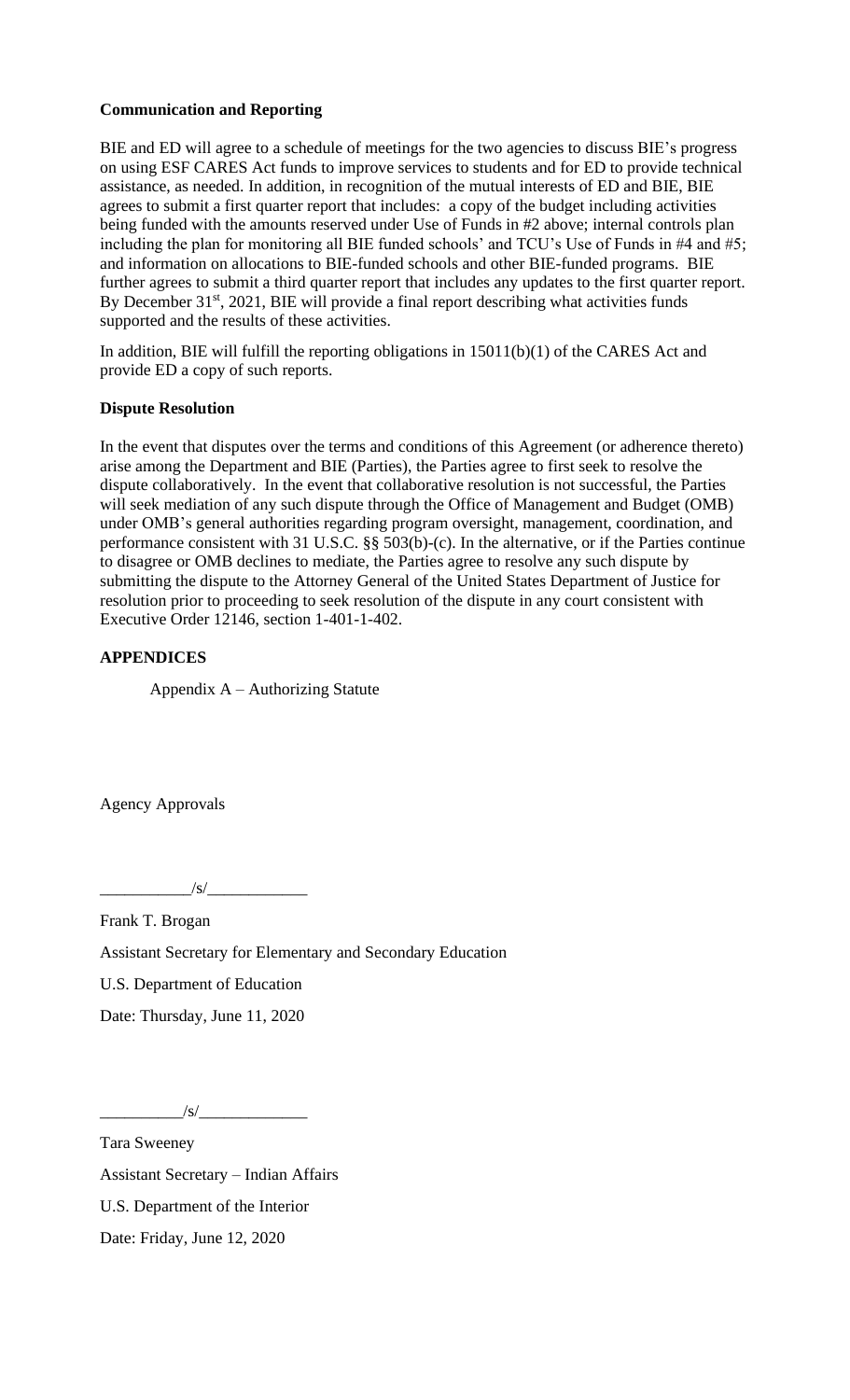# **Appendix A: Relevant Excerpts from the CARES Act, the Emergency Appropriations for Coronavirus Health Response and Agency Operations**

# DEPARTMENT OF EDUCATION

EDUCATION STABILIZATION FUND

For an additional amount for ''Education Stabilization Fund'', \$30,750,000,000, to remain available through September 30, 2021, to prevent, prepare for, and respond to coronavirus, domestically or internationally: Provided, That such amount is designated by the Congress as being for an emergency requirement pursuant to section  $251(b)(2)(A)(i)$  of the Balanced Budget and Emergency Deficit Control Act of 1985.

#### GENERAL PROVISIONS

EDUCATION STABILIZATION FUND

SEC. 18001. (a) ALLOCATIONS.—From the amount made available under this heading in this Act to carry out the Education Stabilization Fund, the Secretary shall first allocate—

(1) not more than 1/2 of 1 percent to the outlying areas on the basis of their respective needs, as determined by the Secretary, in consultation with the Secretary of Interior:

(2) one-half of 1 percent for the Secretary of Interior, in consultation with the Secretary of Education, for programs operated or funded by the Bureau of Indian Education; and (3) 1 percent for grants to States with the highest coronavirus burden to support activities under this heading in this Act, for which the Secretary shall issue a notice inviting applications not later

than 30 days of enactment of this Act and approve or deny applications not later than 30 days after receipt.

(b) RESERVATIONS.—After carrying out subsection (a), the Secretary

shall reserve the remaining funds made available as follows:

(1) 9.8 percent to carry out section 18002 of this title.

(2) 43.9 percent to carry out section 18003 of this title.

(3) 46.3 percent to carry out section 18004 of this title.

#### USES of FUNDS

SEC. 18003(d) USES OF FUNDS.—A local educational agency that receives funds under this title may use the funds for any of the following:

(1) Any activity authorized by the ESEA of 1965, including the Native Hawaiian Education Act and the Alaska Native Educational Equity, Support, and Assistance Act (20 U.S.C. 6301 et seq.), the Individuals with Disabilities Education Act (20 U.S.C. 1400 et seq.) (''IDEA''), the Adult Education and Family Literacy Act (20 U.S.C. 1400 et seq.), the Carl D. Perkins Career and Technical Education Act of 2006 (20 U.S.C. 2301 et seq.) (''the Perkins Act''), or subtitle B of title VII of the McKinney-Vento Homeless Assistance Act (42 U.S.C. 11431 et seq.).

(2) Coordination of preparedness and response efforts of local educational agencies with State, local, Tribal, and territorial public health departments, and other relevant agencies, to improve coordinated responses among such entities to prevent, prepare for, and respond to coronavirus. (3) Providing principals and others school leaders with the resources necessary to address the needs of their individual schools.

(4) Activities to address the unique needs of low-income children or students, children with disabilities, English learners, racial and ethnic minorities, students experiencing homelessness, and foster care youth, including how outreach and service delivery will meet the needs of each population.

(5) Developing and implementing procedures and systems to improve the preparedness and response efforts of local educational agencies.

(6) Training and professional development for staff of the local educational agency on sanitation and minimizing the spread of infectious diseases.

(7) Purchasing supplies to sanitize and clean the facilities of a local educational agency, including buildings operated by such agency.

(8) Planning for and coordinating during long-term closures, including for how to provide meals to eligible students, how to provide technology for online learning to all students, how to provide guidance for carrying out requirements under the Individuals with Disabilities Education Act (20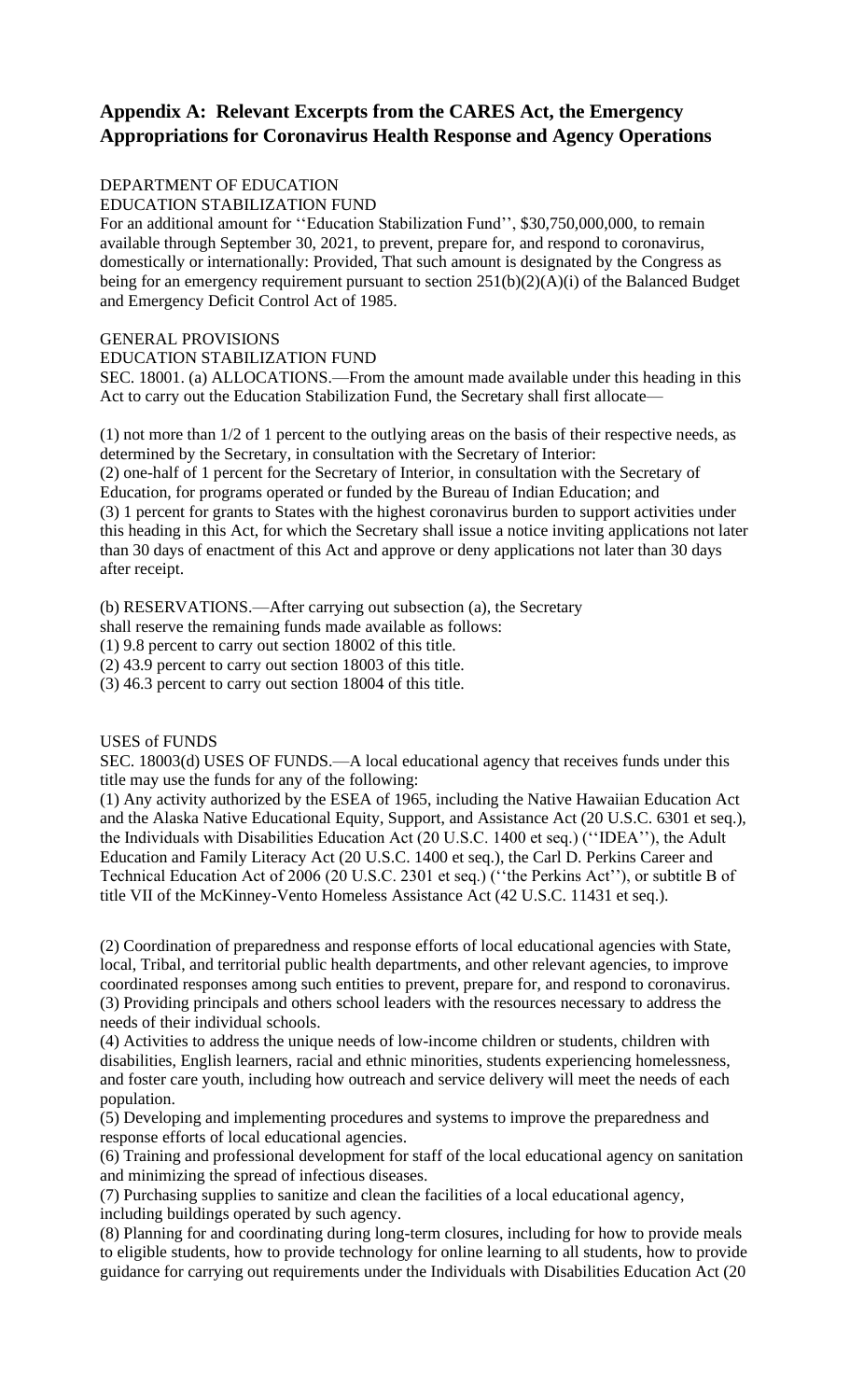U.S.C. 1401 et seq.) and how to ensure other educational services can continue to be provided consistent with all Federal, State, and local requirements.

(9) Purchasing educational technology (including hardware, software, and connectivity) for students who are served by the local educational agency that aids in regular and substantive educational interaction between students and their classroom instructors, including low-income students and students with disabilities, which may include assistive technology or adaptive equipment.

(10) Providing mental health services and supports.

(11) Planning and implementing activities related to summer learning and supplemental afterschool programs, including providing classroom instruction or online learning during the summer months and addressing the needs of low-income students, students with disabilities, English learners, migrant students, students experiencing homelessness, and children in foster care.

(12) Other activities that are necessary to maintain the operation of and continuity of services in local educational agencies and continuing to employ existing staff of the local educational agency.

#### USES of FUNDS

SEC. 18004 (c) Uses of funds.—Except as otherwise specified in subsection (a), an institution of higher education receiving funds under this section may use the funds received to cover any costs associated with significant changes to the delivery of instruction due to the coronavirus, so long as such costs do not include payment to contractors for the provision of pre-enrollment recruitment activities; endowments; or capital outlays associated with facilities related to athletics, sectarian instruction, or religious worship. Institutions of higher education shall use no less than 50 percent of such funds to provide emergency financial aid grants to students for expenses related to the disruption of campus operations due to coronavirus (including eligible expenses under a student's cost of attendance, such as food, housing, course materials, technology, health care, and child care).

#### CONTINUED PAYMENT TO EMPLOYEES

SEC. 18006. A local educational agency, State, institution of higher education, or other entity that receives funds under ''Education Stabilization Fund'', shall to the greatest extent practicable, continue to pay its employees and contractors during the period of any disruptions or closures related to coronavirus.

#### **DEFINITIONS**

SEC. 18007. Except as otherwise provided in sections 18001– 18006 of this title, as used in such sections—

(1) the terms ''elementary education'' and ''secondary education'' have the meaning given such terms under State law;

(2) the term ''institution of higher education'' has the meaning given such term in title I of the Higher Education Act of 1965 (20 U.S.C. 1001 et seq.);

(3) the term ''Secretary'' means the Secretary of Education;

(4) the term ''State'' means each of the 50 States, the District of Columbia, and the Commonwealth of Puerto Rico;

(5) the term ''cost of attendance'' has the meaning given

such term in section 472 of the Higher Education Act of 1965.

(6) the term ''Non-public school'' means a non-public elementary and secondary school that (A) is accredited, licensed, or otherwise operates in accordance with State law; and (B)

was in existence prior to the date of the qualifying emergency for which grants are awarded under this section;

(7) the term ''public school'' means a public elementary or secondary school; and (8) any other term used that is defined in section 8101 of the Elementary and Secondary Education Act of 1965 (20 U.S.C. 7801) shall have the meaning given the term in such section.

## REPORTING ON USE OF FUNDS

SEC. 15011. (a) In this section—

(1) the terms ''agency'', ''appropriate congressional committees'', ''Committee'', ''covered funds'', and ''Coronavirus response'' have the meanings given those terms in section 15010;

(2) the term ''covered recipient''—